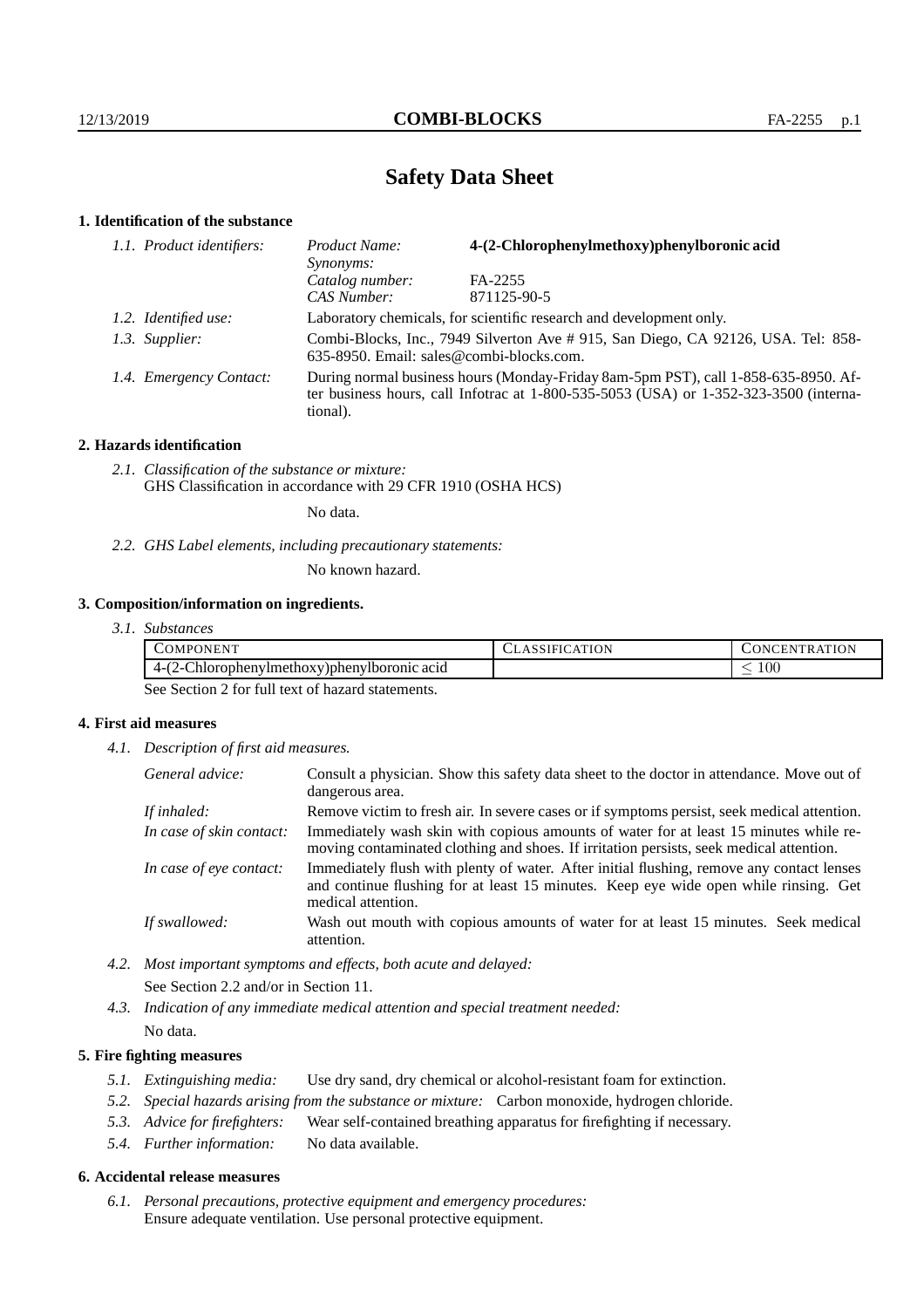| 6.2. Environmental precautions:                                                                                         |                                                                                                                                                                                        |                                                                                                                                                                                                                                                                            |  |  |  |
|-------------------------------------------------------------------------------------------------------------------------|----------------------------------------------------------------------------------------------------------------------------------------------------------------------------------------|----------------------------------------------------------------------------------------------------------------------------------------------------------------------------------------------------------------------------------------------------------------------------|--|--|--|
|                                                                                                                         | Should not be released into the environment. See Section 12 for additional ecological information.                                                                                     |                                                                                                                                                                                                                                                                            |  |  |  |
|                                                                                                                         | 6.3. Methods and materials for containment and cleaning up:                                                                                                                            |                                                                                                                                                                                                                                                                            |  |  |  |
|                                                                                                                         |                                                                                                                                                                                        | Sweep up or vacuum up spillage and collect in suitable container for disposal.                                                                                                                                                                                             |  |  |  |
| 6.4. Reference to other sections:                                                                                       |                                                                                                                                                                                        |                                                                                                                                                                                                                                                                            |  |  |  |
|                                                                                                                         |                                                                                                                                                                                        | Refer to protective measures listed in Sections 8 and 13.                                                                                                                                                                                                                  |  |  |  |
|                                                                                                                         | 7. Handling and storage                                                                                                                                                                |                                                                                                                                                                                                                                                                            |  |  |  |
|                                                                                                                         |                                                                                                                                                                                        | 7.1. Precautions for safe handling: Avoid contact with skin and eyes. Avoid inhalation of vapour or mist. Keep away<br>from sources of ignition - No smoking. Take measures to prevent the build up of electro-<br>static charge. For precautions see section 2.2.         |  |  |  |
| 7.2. Conditions for safe storage, including any incompatibilities: Store refrigerated. Keep container tightly closed in |                                                                                                                                                                                        | a dry and well-ventilated place. Containers which are opened must be carefully resealed<br>and kept upright to prevent leakage.                                                                                                                                            |  |  |  |
|                                                                                                                         | Laboratory chemicals, for scientific research and development only.<br>7.3. Specific end use(s):                                                                                       |                                                                                                                                                                                                                                                                            |  |  |  |
|                                                                                                                         | 8. Exposure Controls / Personal protection                                                                                                                                             |                                                                                                                                                                                                                                                                            |  |  |  |
|                                                                                                                         | 8.1. Control parameters:                                                                                                                                                               |                                                                                                                                                                                                                                                                            |  |  |  |
|                                                                                                                         |                                                                                                                                                                                        | Components with workplace control parameters: Contains no substances with occupational exposure limit values.                                                                                                                                                              |  |  |  |
|                                                                                                                         | 8.2. Exposure controls:                                                                                                                                                                |                                                                                                                                                                                                                                                                            |  |  |  |
|                                                                                                                         | Appropriate engineering controls: Ensure that eyewash stations and safety showers are close to the workstation<br>location. Ensure adequate ventilation, especially in confined areas. |                                                                                                                                                                                                                                                                            |  |  |  |
|                                                                                                                         | Personal protective equipment:                                                                                                                                                         |                                                                                                                                                                                                                                                                            |  |  |  |
|                                                                                                                         | Eye/face protection:                                                                                                                                                                   | Wear appropriate protective eyeglasses or chemical safety goggles as described by OSHA's<br>eye and face protection regulations in 29 CFR 1910.133 or European Standard EN166.                                                                                             |  |  |  |
|                                                                                                                         | Skin protection:                                                                                                                                                                       | Handle with gloves. Gloves must be inspected prior to use. Use proper glove removal<br>technique (without touching glove's outer surface) to avoid skin contact with this product.<br>Dispose of contaminated gloves after use in accordance with applicable laws and good |  |  |  |

laboratory practices. Wash and dry hands Body Protection: Complete suit protecting against chemicals, Flame retardant antistatic protective clothing., The type of protective equipment must be selected according to the concentration and amount of the dangerous substance at the specific workplace.

Respiratory protection:

Control of environmental exposure: Prevent further leakage or spillage if safe to do so. Do not let product enter drains.

# **9. Physical and chemical properties**

*9.1. Information on basic physical and chemical properties*

| (a)      | Appearance:                                   | Solid          |
|----------|-----------------------------------------------|----------------|
| (b)      | Odour:                                        | No data        |
| (c)      | Odour Threshold:                              | No data        |
| (d)      | pH:                                           | No data        |
| (e)      | Melting point/freezing point:                 | $180 - 200$ °C |
| (f)      | Initial boiling point and boiling range:      | No data        |
| (g)      | Flash point:                                  | No data        |
| (h)      | Evaporatoin rate:                             | No data        |
| (i)      | Flammability (solid, gas):                    | No data        |
| (j)      | Upper/lower flammability or explosive limits: | No data        |
| $\rm(k)$ | Vapour pressure:                              | No data        |
| (1)      | Vapour density:                               | No data        |
| (m)      | Relative density:                             | No data        |
| (n)      | Water solubility:                             | No data        |
| $\circ$  | Partition coefficient: n-octanol/water:       | No data        |
| (p)      | Auto-ignition:                                | No data        |
| (q)      | Decomposition temperature:                    | No data        |
| (r)      | Viscosity:                                    | No data        |
| (s)      | Explosive properties:                         | No data        |
| (t)      | Oxidizing properties:                         | No data        |
|          |                                               |                |